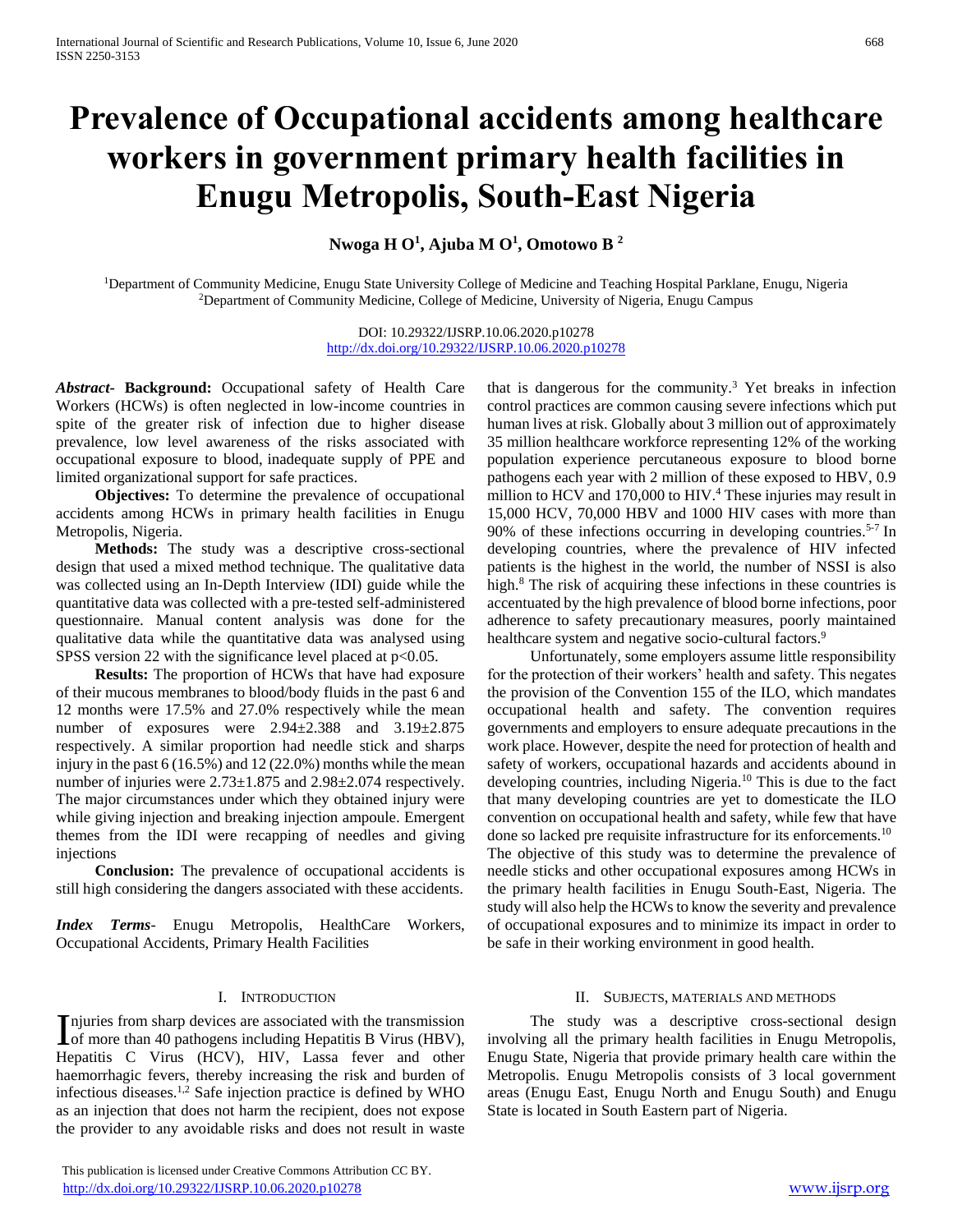The study populations were nurses/CHEWs, laboratory scientists/technicians and ward orderlies

that had spent at least 12 months in the hospital practice. HCWs not directly involved in patient care were excluded from the study. All the HCWs in all the primary health facilities were involved in the study. However, 200 eligible HCWs were used for the study.

## III. DATA COLLECTION

 The study lasted for a period of 6 weeks; from19th April to 30th May 2018. Data collection was done using two approaches; a pre-tested structured self-administered questionnaire and an IDI guide designed by the principal researcher. The questionnaire contained a section on socio-demographic information and another section on self-report occupational accidents. Four questions were used to assess the prevalence of occupational accidents. The preceding 6 and 12 months' prevalence of NSSIs and exposure of impaired skin or mucous membrane to blood/body fluids of patients was assessed. Each question had 3 responses (yes, no, uncertain). A "yes" indicated exposure or injury while a "no" or "uncertain" indicated non exposure or no injury. This was used to calculate the 6 and 12 months' prevalence of occupational accidents.

 The number of injuries or exposures was also elicited and the mean injuries with their standard deviations calculated. The cause(s) of the injury was used to determine the major cause of occupational accidents among the HCWs.

 Qualitative data was obtained with the use of In-depth **Interviews** 

Ethical approval for the study was obtained from the Enugu State University Teaching Hospital Research and Ethics Committee and from Enugu State Ministry of Health Ethics Committee. Informed consent was also obtained from respondents. There was no form of coercion and anonymity was assured.

# IV. DATA ANALYSIS

 Cleaning and editing of data were done manually to detect omission and ensure uniform coding. Quantitative data was analysed using Statistical Package for Social Sciences (SPSS) version 22. The categorical variables were displayed as frequencies and percentages while the continuous variables were displayed as means and standard deviations. The significance level was based on  $p< 0.05$ .

 Manual content analysis was done for the qualitative data. Information's from the IDI were written into transcripts on the same day after interview to identify primary themes. These were coded into different themes and reviewed line-by-line to isolate nodes which would summarize the important underlying idea.

 Idea codes related to characteristics from the example question "What are the circumstances under which injury occurred?" Are there specific factors that predispose HCWs to exposure? were reviewed and the various contents were counted and grouped into categories such as 'recapping of needles', 'bending of needles', 'breaking of needles' etc. The results from the categories and the results across groups of HCWs were summarized and used to guide the achievement of the objectives by drawing conclusions from the interviews.

## V. RESULTS

 Table 1 shows the socio-demographic characteristics of the HCWs. The mean age in years of the respondents was 37.19±8.9. Most of the HCWs were in the age group 30-39 years. Majority of them were females183 (91.5%), married 137(68.5%) and had tertiary education180 (90.0%). Most of the HCWs have worked for 1-5years and majority were nurse/CHEWs 183 (91.5%).

**Table 1: Socio-demographic characteristics of the HCWs in primary government health facilities in Enugu Metropolis, Nigeria**

| <b>Variable</b>             | Frequency        | Percentage |
|-----------------------------|------------------|------------|
| Age of respondents          |                  |            |
| $Mean \pm SD(years)$        | $37.19 \pm 8.9$  |            |
| Age in groups               |                  |            |
| $<$ 30 years                | 48               | 24.0       |
| $30 - 39$ years             | 70               | 35.0       |
| $40 - 49$ years             | 60               | 30.0       |
| >49 years                   | 22               | 11.0       |
| <b>Gender</b>               |                  |            |
| Male                        | 17               | 8.5        |
| Female                      | 183              | 91.5       |
| <b>Religion</b>             |                  |            |
| Christianity                | 200              | 100        |
| Islam                       | $\boldsymbol{0}$ | $0.0\,$    |
| <b>Ethnicity</b>            |                  |            |
| Igbo                        | 200              | 100        |
| Others                      | $\boldsymbol{0}$ | $0.0\,$    |
| <b>Marital Status</b>       |                  |            |
| Single                      | 63               | 31.5       |
| Married                     | 137              | 68.5       |
| <b>Educational Level</b>    |                  |            |
| Primary/secondary completed | 20               | 10.0       |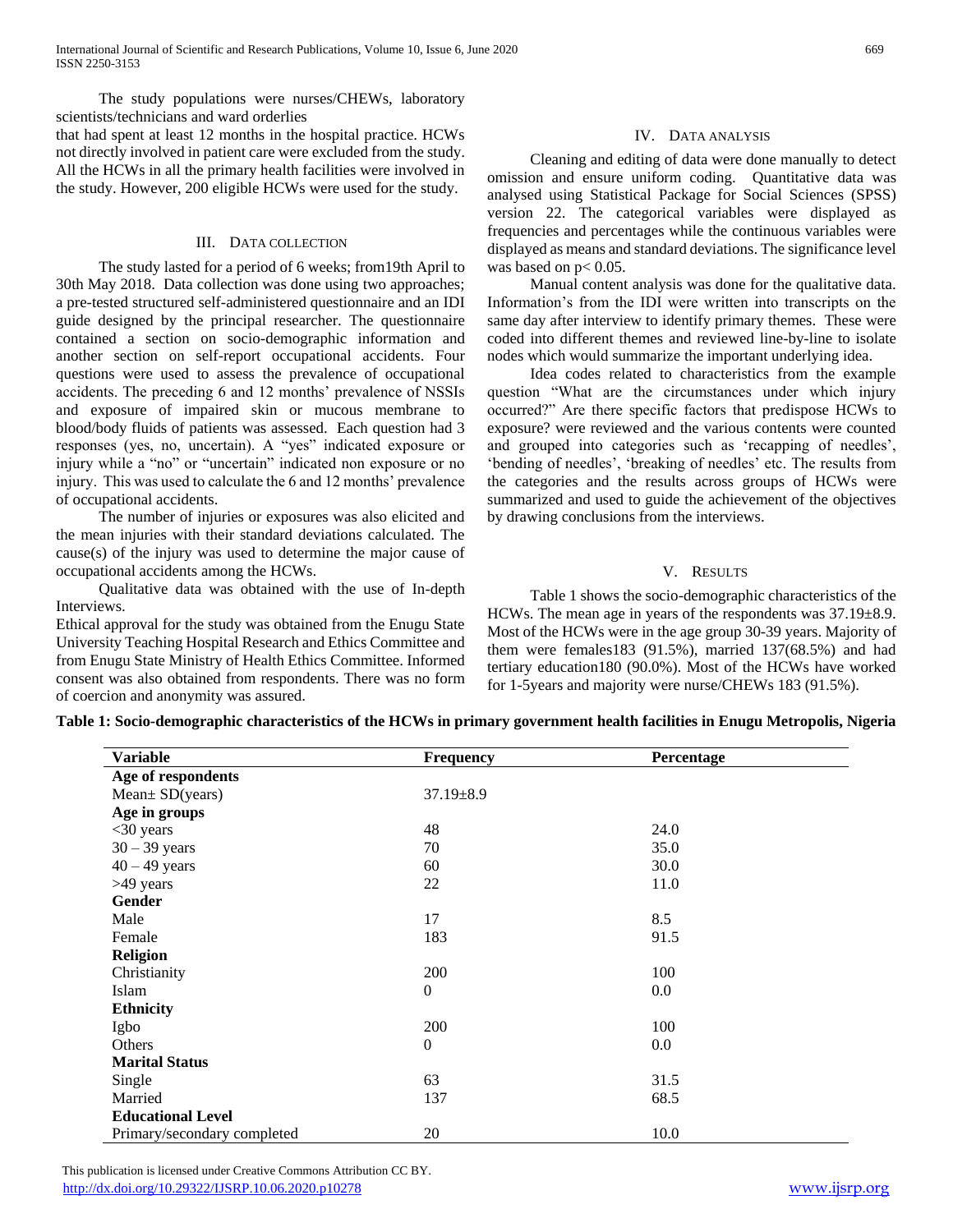International Journal of Scientific and Research Publications, Volume 10, Issue 6, June 2020 670 ISSN 2250-3153

| Tertiary                        | 180             | 90.0 |
|---------------------------------|-----------------|------|
| <b>Years of service</b>         |                 |      |
| Mean $\pm SD$                   | $11.08 \pm 7.8$ |      |
| Years of service in groups      |                 |      |
| $1 - 5$                         | 65              | 32.5 |
| $6 - 10$                        | 39              | 19.5 |
| $11 - 15$                       | 41              | 20.5 |
| $\geq 16$                       | 55              | 27.5 |
| Occupation                      |                 |      |
| Nurse/CHEW                      | 183             | 91.5 |
| Laboratory Scientist/technician | 13              | 6.5  |
| Orderly                         | 4               | 2.0  |

**Table 2; Prevalence of occupational accidents among HCWs in primary government health facilities in Enugu Metropolis, Nigeria**

| <b>Variable</b>                                    | Frequency                           | Percentage |
|----------------------------------------------------|-------------------------------------|------------|
| Had exposure of mucous membrane to BBF in the past |                                     |            |
| 6 months                                           |                                     |            |
| Yes                                                | 35                                  | 17.5       |
| No                                                 | 165                                 | 82.5       |
| If yes, how many times                             | $n=35$                              |            |
| Mean $\pm SD$                                      | $2.94 \pm 2.388$                    |            |
| 1-4times                                           | 30                                  | 85.7       |
| $>4$ times                                         | 5                                   | 14.3       |
| Had exposure of mucous membrane to BBF in the past |                                     |            |
| one year                                           |                                     |            |
| Yes                                                | 54                                  | 27.0       |
| N <sub>o</sub>                                     | 146                                 | 73.0       |
| If yes, how many times                             | $n = 54$                            |            |
| Mean $\pm SD$                                      | $3.19 \pm 2.875$                    |            |
| 1-4times                                           | 43                                  | 79.6       |
| $>4$ times                                         | 11                                  | 20.4       |
| Had NSSI in the past six months                    |                                     |            |
| Yes                                                | 33                                  | 16.5       |
| N <sub>0</sub>                                     | 167                                 | 83.5       |
| If yes, how many times                             | $N = 33$                            |            |
| Mean $\pm SD$                                      | $2.73 \pm 1.875$                    |            |
| 1-4times                                           | 28                                  | 84.8       |
| $>4$ times                                         | 5                                   | 15.2       |
| Had NSSI in the past one year                      |                                     |            |
| Yes                                                | 44                                  | 22.0       |
| N <sub>0</sub>                                     | 156                                 | 78.0       |
| If yes, how many times                             | $N=44$                              |            |
| Mean $\pm SD$                                      | $2.98 \pm 2.074$                    |            |
| 1-4times                                           | 34                                  | 77.3       |
| $>4$ times                                         | 10                                  | 22.7       |
| Circumstance under which injury occurred*          |                                     |            |
| Recapping of needle                                | 40                                  | 20.0       |
| Bending of needle                                  | 30                                  | 15.0       |
| Breaking of needle                                 | 28                                  | 14.0       |
| Giving injection                                   | 43                                  | 21.5       |
| Breaking injection ampoule                         | 41                                  | 20.5       |
| Surgical procedures                                | 20                                  | 10.0       |
| Setting intravenous line                           | 24                                  | 12.0       |
| Cleaning patient's bedside                         | 31                                  | 15.5       |
| Collecting blood sample                            | 27                                  | 13.5       |
| Checking of patients' blood glucose level          | 3<br>$\sim$ $\sim$<br>$\sim$ $\sim$ | 1.5        |

BBF Blood and body fluids \*multiple response NSSI Needle stick and sharps injury

 This publication is licensed under Creative Commons Attribution CC BY. <http://dx.doi.org/10.29322/IJSRP.10.06.2020.p10278> [www.ijsrp.org](http://ijsrp.org/)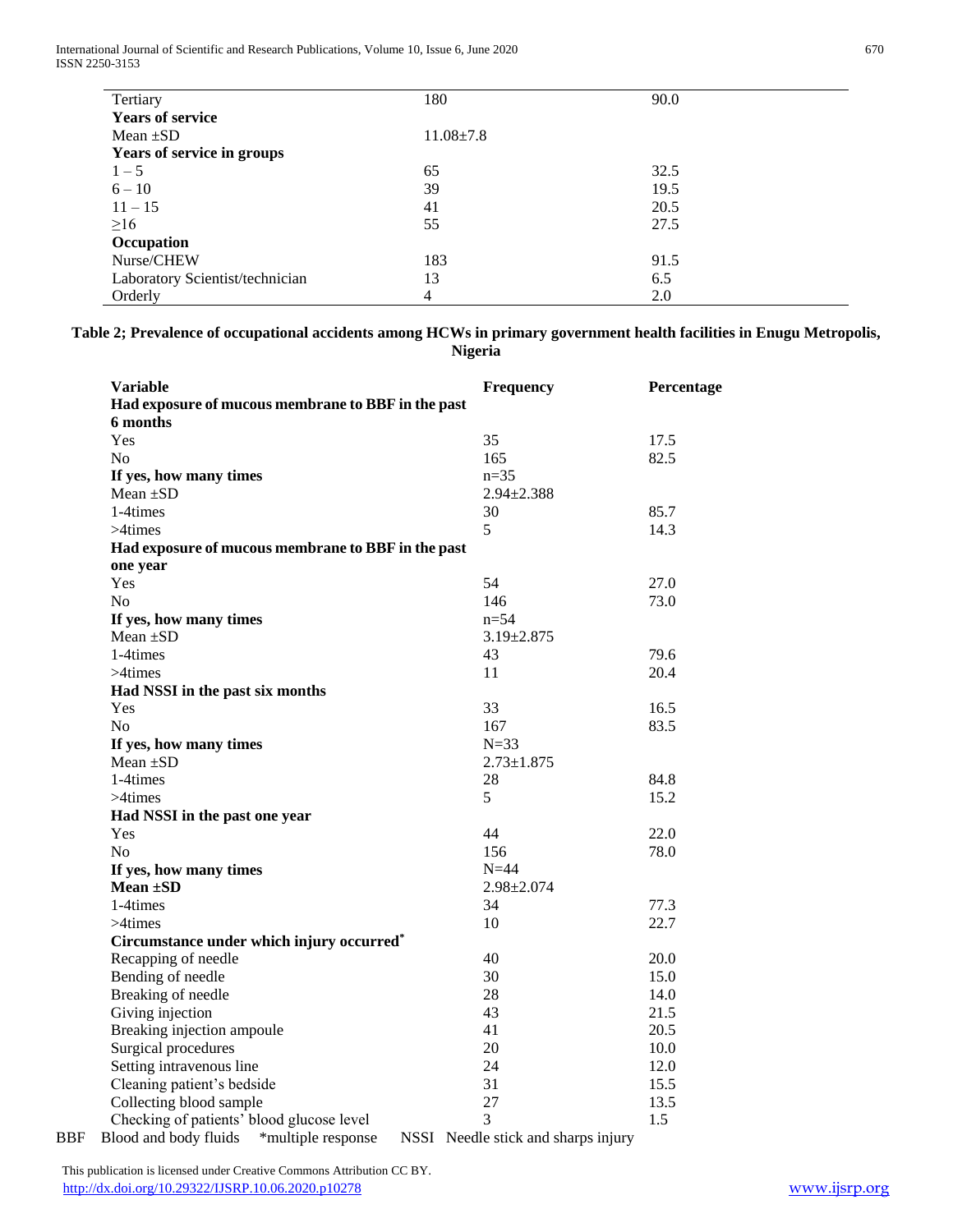Table 2 shows the prevalence of occupational accidents among the HCWs The proportion of HCWs that have had exposure of their mucous membranes to blood/body fluids in the past 6 and 12 months were 17.5% and 27.0% respectively while the mean number of exposures were 2.94±2.388 and 3.19±2.875 respectively.

 Similar proportion had Needle Stick and Sharps Injury (NSSI) in the past 6 (16.5%) and 12 (22.0%) months while the mean number of injuries were 2.73±1.875 and 2.98±2.074 respectively.

 The major circumstances under which they got injured were giving injection, breaking injection ampoule and recapping of needles. Emergent themes from the IDIs showed yet again that recapping of needles and giving injections were the major circumstances under which the occupational accidents occurred. Other circumstances mentioned were while suturing episiotomy, setting intravenous lines and improper discarding of used sharps.

 An officer in charge of one of the primary health facilities had this to say;

*"I have had many needle stick injuries mainly while setting intravenous line or giving injection to children. Sudden movement of the children was the major reason for the injury".* 

Lack of knowledge and carelessness was also pointed out as associated factor. A nurse had this to say,

*"I had a needle prick while recapping needle. I was not well equipped with knowledge because I was not supposed to recap a needle"*

## VI. DISCUSSION

 This study collected data about membrane exposure of HCWs to blood/body fluids and NSSIs in the past 6 and 12 months in primary health facilities in Enugu State, Nigeria. The final response rate attained the standard for this type of research.<sup>11</sup> Majority of the HCWs were in the 30-39 year age group and were females as seen in related studies.<sup>12,13</sup> This is not surprising as nursing has been a profession dominated by females as seen in similar studies.<sup>14,15</sup> The findings in this study is lower than what was reported in a similar Nigerian study where exposure of mucous membrane to blood/body fluids within 12 months were reported by 53.3% of the HCWs.<sup>16</sup> In the later study, majority of the HCWs were doctors and nurses and these group of HCWs are known to be involved in procedures that may lead to splashes of blood/body fluids. However, another study reported a similar lower finding.<sup>17</sup>

 Even though the rate of mucous membrane exposure is low among the studied HCWs, about 79.6% had 1-4 injuries with mean injury of 3.19±2.875 within one year. This repeated exposure will obviously increase the risk of infections. For instance, a range of about 5-45% has been noted by a study as the risk of acquiring hepatitis B infection from percutaneous exposures.<sup>18</sup> These increased percutaneous exposures may be due to non-availability of PPEs as a study in Nigeria have reported lack of PPEs in primary health facilities.<sup>19</sup> This submission is also supported by a study of infection control practices in three tertiary hospitals in Nigeria where high risk of occupational exposures were attributed to inadequate supplies for infection apart from low infection

 This publication is licensed under Creative Commons Attribution CC BY. <http://dx.doi.org/10.29322/IJSRP.10.06.2020.p10278> [www.ijsrp.org](http://ijsrp.org/)

control practice.<sup>20</sup> It is necessary for HCWs to have access to PPEs and be taught the risks associated with handling blood/body fluids without PPEs since HCWs compliance with universal precautions is influenced by the availability of protective equipment.<sup>21</sup>

 There was noted an increasing trend in Needle Stick and Sharps Injury (NSSIs) from 16.5% in 6 months to 22.0% in one year. This is similar to an observed rising trend involving 83% of HCWs in training.<sup>22</sup> The finding in the study is similar to what was reported in other studies in Nigeria,<sup>17</sup> Ethiopia<sup>23</sup> and China.<sup>24</sup> The studies have similar cadre of HCWs and this can explain the similar findings. However other studies reported higher findings.16,25 These data underscore the importance of increased efforts toward improved education, prevention, and availability of protective equipment.

 The rate of needle stick injuries was up to 4 times per year which is lower than the findings of another Nigerian study. <sup>25</sup> A multivariate regression analysis has shown that injury due to sharp instruments in university graduates was <60% when compared to those with high school or less, and the injury risk increases 5% in each year of increase in working experience.<sup>26</sup> In this our study 90% of the studied HCWs had tertiary education and this can explain the lower rate of NSSIs

 Emergent themes from the In-depth Interview (IDI) attributed NSSIs to two reasons; giving injections and recapping needles. This is supported by a study which included recapping of needles (among other factors) as a predictor of NSSIs from logistic regression. Other studies with similar findings has also shown recapping of needles as circumstance under which exposure occurred. 15,27,28 Occurrence of NSSIs while giving injections (or related injection procedures e.g. phlebotomy) was seen also in some studies.<sup>12,13</sup> NSSIs are very common occurrences among HCWs.25,29,30 Our IDI also found that sudden movement of patient was the major reason for NSSIs and this is corroborated by a similar study<sup>31</sup> or even from a restless patient.<sup>27</sup> There is still an urgent need to train HCWs on the safe handling of tools and equipment as well as how to use them while making them available. All patients should be treated as potentially infectious according to the CDC guidelines. $32,33$  The need for training is heightened by some studies which showed that poor knowledge and practice of standard precautions by HCW is associated with occupational exposure to blood/body fluids 34,35

 Furthermore, the personal and professional consequences of NSSIs can be profound even if they do not lead to infections.<sup>36</sup> NSSIs remain a huge occupational health concern for all HCWs. Most literatures and agency guidelines reiterate that the transmission of blood/body fluid pathogens from patients to HCWs is avoidable by adhering to the minimum standards of universal precautions

## VII. CONCLUSION

 Though the prevalence of mucous membrane exposure to blood/body fluids and NSSIs among the HCWs in this study is not high, the dangers associated with even a single exposure makes it a high risk exposure.

 Reducing the frequency with which HCWs recap needles, increasing precautions they take by training are necessary steps towards lowering the odds of HCWs exposure.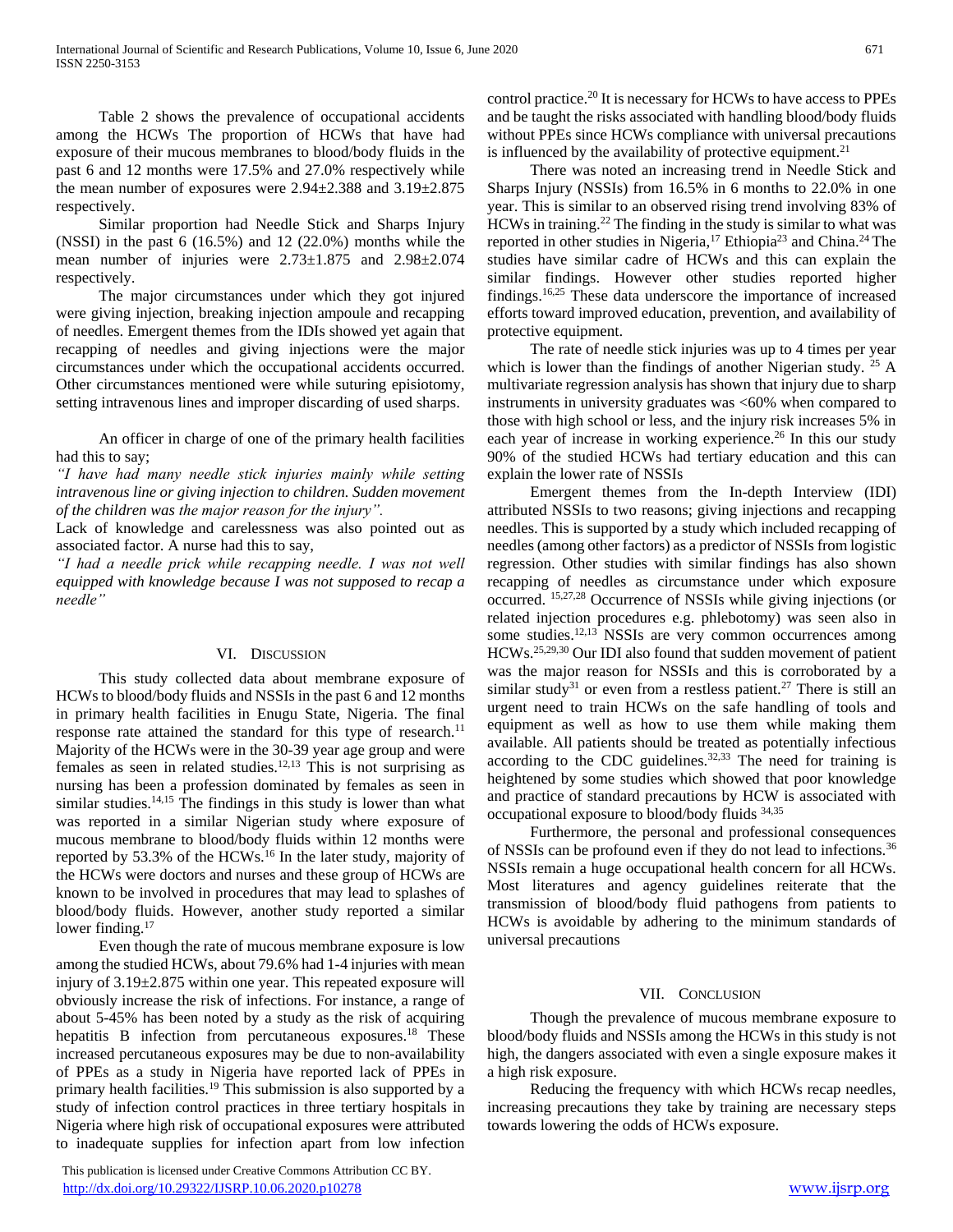#### VIII. STUDY LIMITATIONS.

 This study was carried out in primary health facilities which may limit its generalizability to large health facilities.

The results could have been affected by recall bias as respondents were needed to recall past experience. Limiting the responses on frequency of exposures to two categories (1-4 and >4 times might have reduced the magnitude of recall bias. This being a cross sectional study, the causal effect could not be established, however, this study provides useful information on occupational health hazards in primary health facilities located in low income community settings.

#### IX. RECOMMENDATIONS

- There should be training and re-training of HCWs on the dangers associated with occupational accidents/injuries in the healthcare setting to improve their knowledge, practice and adherence to standard precautions.
- More research should explore the organizational factors that may contribute to occurrence of occupational exposures and NSSIs and strengthen policies to promote health and safety.

#### **REFERENCES**

- [1] 1. Injection Safety in the Context of Infection Prevention and Control Trainer's Guide FMOH and JSI. MMIS, Niger. 2007;1–126
- [2] 2. Training handout on injection safety in the context of infection prevention and control for health care personnel. FMOH and JSI/MMIS, Nigeria, 2006: 3-29
- [3] 3. World Health Organizations/Safe Injection Global Network (WHO/SIGN) Alliance. Available at www.who.int/injection safety/sign/en. [Accessed 28/ 5/ 18]
- [4] 4. Amira CO, Awobusuyi JO. Needle-stick injury among health care workers in hemodialysis units in Nigeria: A multi-center study. Int J Occup Environ Med.2014; 5(1):1–8
- [5] 5. Sadoh WE, Fawole AO, Sadoh AE, Oladimeji AO, Sotiloye OS. Practice of universal precautions among healthcare workers. J Natl Med Assoc. 2006;98(5):722–726
- [6] 6. Rampal L, Zakaria R, Sook LW, Zain AM. Needle stick and sharps injuries and associated factors among health care workers in a Malaysian hospital. Eur J Soc Sci. 2010;13(3):354–362
- [7] 7. Sreedharan J, Muttappillymyalil J, Venkotramana M. Knowledge about standard precautions among university hospital nurses in the United Arab Emirates. EMHJ - Eastern Mediterranean Health Journal. 2011;17 (4): 331- 334
- [8] 8. Rapiti E, Prüss-üstün A, Hutlin Y, Campbell-lendrum D, Corvalán C, Woodward A. Sharps injuries: Assessing the burden of disease from sharps injuries to health-care workers at national and local levels. World Heal Organ Environ Burd Dis Ser No 11. 2005;(11):1–50
- [9] 9. Isah H, Sabitu K, Ibrahim M. Profile Of Institutional Infrastructure For Implementing Universal Precautions In Primary Health Care Facilities In Sokoto State, Nigeria: Implication For Occupational Safety. African J Clin Exp Microbiol.2009; 10(3):164–174
- [10] 10. Akinwale A, Olusanya O. Implications of Occupational Health and Safety Intelligence in Nigeria. J Glob Heal Care Syst. 2015;6(1):1–13
- [11] 11. Locker D. Response and Non-response Bias in Oral Health Surveys. J Public Health Dent. 2000; 60(2):72–81
- [12] 12. Rakhshani F, Heidari MT, Barati S. Prevalence of Needlestick Injuries among the Healthcare Professionals in Zahedan Medical Sciences University. IRJE. 2009;4(3):87–91

 This publication is licensed under Creative Commons Attribution CC BY. <http://dx.doi.org/10.29322/IJSRP.10.06.2020.p10278> [www.ijsrp.org](http://ijsrp.org/)

- [13] 13. Hashemi SH, Torabian S, Mamani M, Moazen Dehkordi S. The Prevalence of Needlestick and Sharps Injuries among Health Care Workers in Hamadan, Iran. UMSHA. 2012;18(4):41–46
- [14] 14. Musa OI. Injection Safety Practice among Health Workers in Static Immunisation Centres in an Urban Community of Nigeria. Niger Postgrad Med J. 2005;12(3):162–167
- [15] 15. Djeriri K, Charof R, Laurichesse H, Fontana L, El Aouad R, Merle JL, et al. Occupational risk for blood exposure and staff behaviour: a crosssectional study in 3 Moroccan healthcare centers. Med Mal Infect. 2005;35(7–8):396–401
- [16] 16. Isara AR, Ofili AN. Prevalence of occupational accidents/Injuries among health care workers in a federal medical centre in southern Nigeria. West Afr J Med. 2012;31(1):47–51
- [17] 17. Nwoga HO, Ajuba MO, Nwankwo MM. Occupational accidents among healthcare workers in a tertiary health facility in Enugu State, South-East Nigeria. Int J Community Med Public Health.2020; 7(6):1-6
- [18] 18. Stewardson DA, Palenik CJ, McHugh ES, Burke FJT. Occupational exposures occurring in students in a UK dental school. Eur J Dent Educ. 2002;6(3):104–113
- [19] 19. Nwoga HO, Ajuba MO, Onwasigwe CN. Availability Of Infection Control Supplies In Primary And Tertiary Government Health Facilities In Enugu Metropolis , Nigeria. Nig Research J Clin Sci. 2019;9(1 and 2):43-52
- [20] 20. Ansa VO, Udoma EJ, Umoh MS, Anah MU. Occupational risk of infection by human immunodeficiency and hepatitis B viruses among health workers in south-eastern Nigeria. East African Medical Journal. 2002;79:254–256
- [21] 21. Clarke SP, Sloane DM, Aiken LH. Effects of Hospital Staffing and Organizational Climate on Needlestick Injuries to Nurses. Am J Public Health. 2002;92(7):1115–1119
- [22] 22. Holzmueller CG, Sexton JB, Syin D, Gilson MM. Needlestick Injuries among Surgeons in Training. 2007; (356):2693–2699
- [23] 23. Gebresilassie A, Kumei A, Yemane D. Standard precautions practice among health care workers in public health facilities of Mekelle special zone, Northern Ethiopia. J Community Med Heal Educ. 2014;4(3):286
- [24] 24. Zhang M, Wang H, Miao J, Du X, Li T, Wu Z. Occupational exposure to blood and body fluids among health care workers in a general hospital, China. Am J Ind Med. 2009;52(2):89–98
- [25] 25. Nsubuga FM, Jaakkola MS. Needle stick injuries among nurses in sub-Saharan Africa. Trop Med Int Heal. 2005;10(8):773–781
- [26] 26. O'Neill TM, Abbott AV, Radecki SE. Risk of Needlesticks and Occupational Exposures Among Residents and Medical Students. Arch Intern Med. 1992;152(7):1451–1456
- [27] 27. Adib-Hajbaghery M, Lotfi MS. Behavior of healthcare workers after injuries from sharp instruments. Trauma. 2013;18(2):75–80
- [28] 28. Jayanth S, Kirupakaran H, Brahmadathan K, Gnanaraj L, Kang G. Needle stick injuries in a tertiary care hospital. Indian J Med Microbiol. 2009;27(1):44–47
- [29] 29. Zhang M, Wang H, Miao J, Du X, Li T, Wu Z. Occupational exposure to blood and body fluids among health care workers in a general hospital, China. Am J Ind Med.2009; 52(2):89–98
- [30] 30. Efetie ER, Salami HA. (2009). Prevalence of, and attitude towards, needle-stick injuries by nigerian gynaecological surgeons. Niger J Clin Pract. 2009; 12(1):34–36
- [31] 31. Adegboye AA, Moss GB, Soyinka F, Kreiss JK. The Epidemiology of Needlestick and Sharp Instrument Accidents in a Nigerian Hospital. Infect Control Hosp Epidemiol. 1994;15(1):27–31
- [32] 32. C.D.C. Guidelines for prevention of transmission of human immunodeficiency virus and hepatitis B virus to health-care and public-safety workers. MMWR Suppl. 1989;38(6):1–6
- [33] 33. Guidelines for the management of occupational exposures to hepatitis B, hepatitis C, and HIV and recommendations for postexposure prophylaxis. Atlanta: Centers for Disease Control and Prevention; 2001. 2005
- [34] 34. Stein AD, Makarawo TP, Ahmad MFR. A survey of doctors' and nurses' knowledge, attitudes and compliance with infection control guidelines in Birmingham teaching hospitals. J Hosp Infect. 2003;54(1):68– 73
- [35] 35. Nwoga HO, Ajuba MO, Ogugua I. Assessment of the knowledge, attitude and practice of standard precautions among healthcare workers in